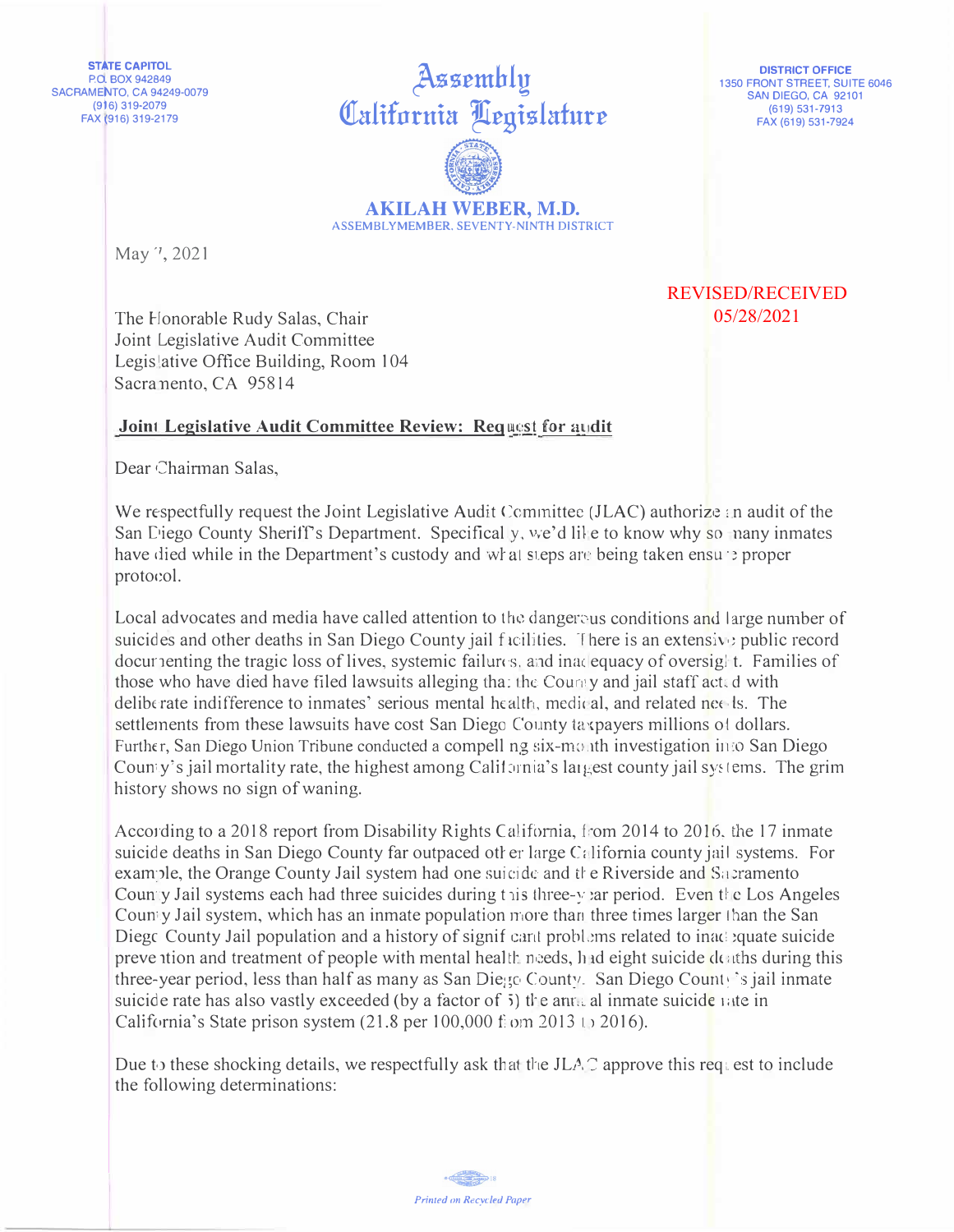- Audit should cover the last 15 years.
- What was the cause of death in custody and what the Department did to ensure inmate safety?
- What were the allegations that led to lawsuit; and subsequent settlements<sup>"</sup>  $\bullet$
- What was the race and age of the inmates who have died while in custody.
- What is Department protocol to ensure the sefety of their inmates:
	- In case of suicide, were department protocols followed to ensure in mate safety
	- In case of murder, were department protocols followed to ensure in mate safety
	- In case of "in custody/in transit death", were department protocols followed to ensure inmate safety
- What steps has the department taken to improve inmate safety and when were those steps implemented?
- What is the average amount awarded in wrong ful death settlements in Sar Diego County and how do those settlement awards compare to other counties in Califorr a?
- Is there a disproportionate number of Black Indigenous, People of Color is cluded in the total number of inmate deaths?
- In the year that County of San Diego's Citizens' Law Enforcement Review Board (CLERB) could not complete their work, how many cases in total were unless review for that year?
- What is CLERB doing to ensure that the Sheriff's department is reviewing revising protocol to ensure inmate safety?
- Does CLERB have enough staff and resource is available to complete the vork that they've been tasked with?
- The San Diego Sheriff's Department oversets all determine facilities in the county of San Diego. In other counties, certain localities operate their own jail facilities separate from county and Sheriff Department facilities. With this context, when considering San Diego County facilities managed by the Sheriff's Department, how does the in-ct stody death rate in San Diego County compare to other counties in California where?
- Has the in-custody death rate in San Diego County increased over the period reviewed (15 years)? How does that compare to histor cal rates in other counties?
- What policies have the Sheriff's Department implement as a result of past settlement agreements and grand jury recommendations? What policies have not been instituted by